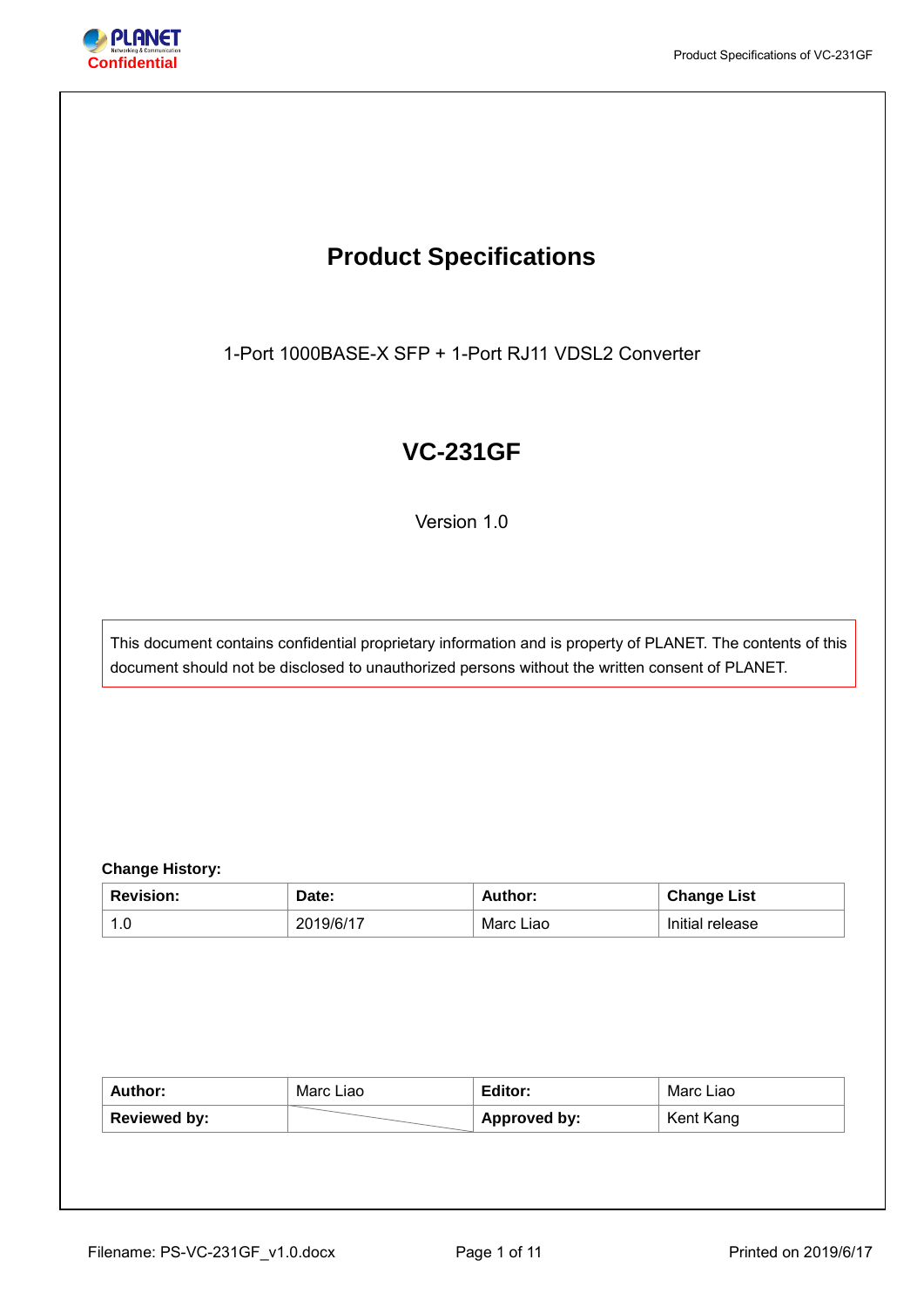

# **1. PRODUCT DESCRIPTION**



The VC-231GF, a PLANET **Long Reach Ethernet (LRE)** solution, is a **Single-port Gigabit Ethernet-over-VDSL2 Converter** for connecting ultra-fast **FTTx** deployment with the existing in-building and in-house telephone wire installation.

# **An Innovative Last Mile Solution Integrated with FTTx and VDSL2**

The VC-231GF features one **1000BASE-X SFP** slot for remote optical fiber Ethernet connection and one **RJ11** port with the **VDSL2** technology to provide an excellent bandwidth of up to a total duplex data rate of **300Mbps** and can extend a maximum distance of up to **1.4km (4,593ft)** over existing telephone wire to the in-house VDSL2 router or bridge, which overcomes in-house fiber installation problems.

The VC-231GF realizes ISPs (internet service providers) and SIs (system integrators) to deploy Gigabit Ethernet optical fiber cables in the front of the building or subscriber's house and provide high-speed triple play services over existing telephone wire. They can simply upgrade their current networks without any difficulty. Besides, its compact-sized metal housing makes the installation in a telecom box convenient.

# **Fiber-Optic Link Capability Enables Extension of FTTx Deployment**

With the built-in 1000BASE-X SFP (small form-factor pluggable) fiber interface, the VC-231GF supports different optic types for network extension and the distance can be up to 120 km through the fiber connection. Thus, building a network solution of FTTH (Fiber to the Home), FTTC (Fiber to the Curb) for ISPs or FTTB (Fiber to the Building) becomes so easy when long-distance deployment is employed.

# **VDSL2 Delivering High-demanding Service Connectivity for ISP/Triple Play Devices**

The VC-231G provides an excellent bandwidth demand for the triple play devices for home entertainment and communication. Via the latest VDSL2 (Very-high-data-rate Digital Subscriber Line 2) technology, the VC-231GF offers selectable asymmetric/symmetric data rate capability. It works well with a pervasive telephone line network with a symmetric data rate of up to **150/150Mbps (G.INP, Sym, 8dB)** over a distance of 300m and 25/15Mbps over a long distance of 1km. The VC-231G enables many multi-media services to work on the local Internet, such as VoD (video on demand), voice over IP, video phone, IPTV, Internet caching server, distance education, and so on.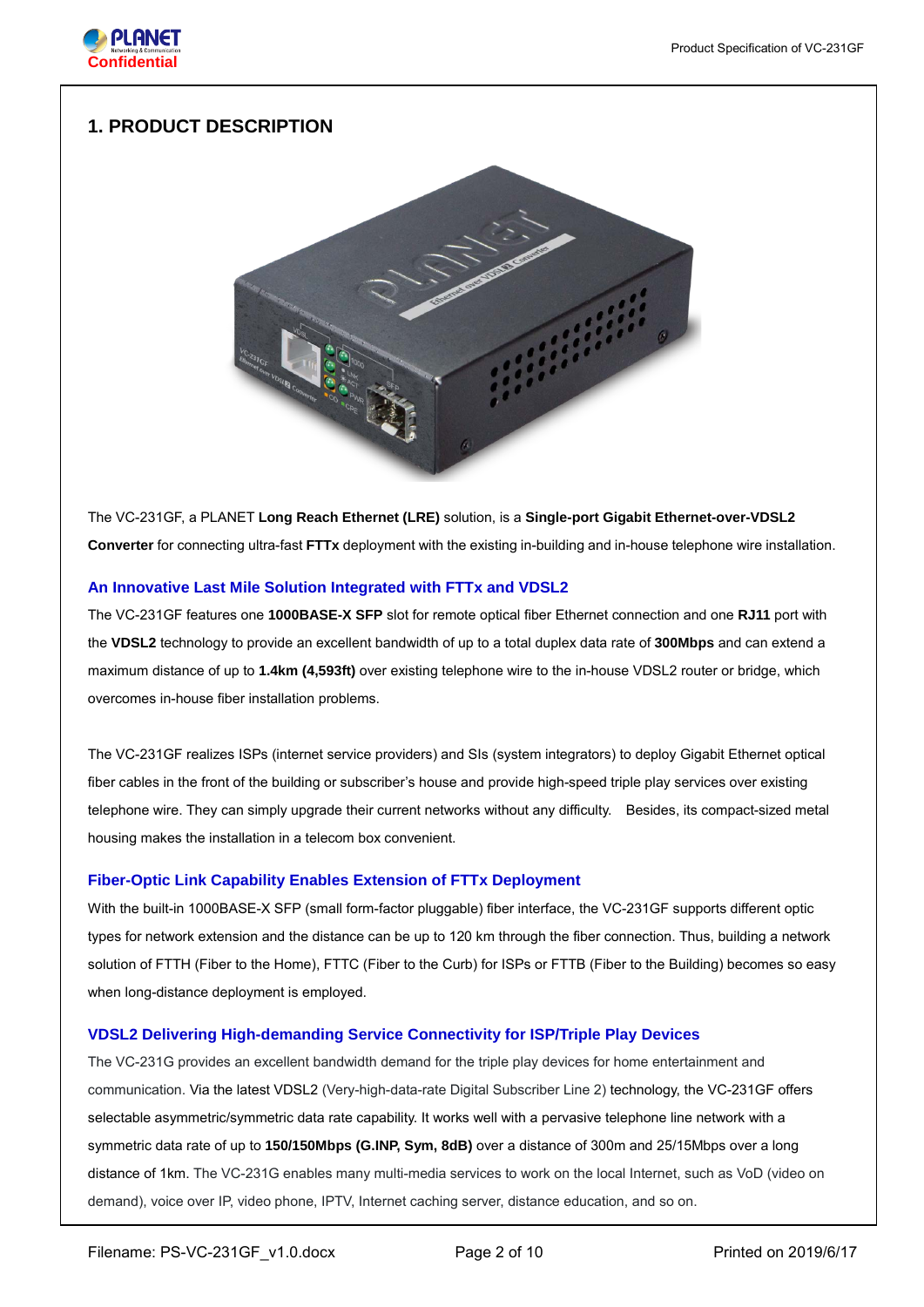

#### **Versatile, Flexible and Easy Installation**

PLANET Gigabit Ethernet-over-VDSL2 converters come with a Plug and Play design. The VC-231GF offers two operation modes, **CPE** for client side and **CO** for central side. The CPE or CO mode can be adjusted by using a built-in DIP switch.



For point-to-point connection, the VC-231GF's CO mode and the VC-231G's, VC-234G's or VDR-301N's CPE mode must be set up as one pair of converters to perform the connection. It gives administrators the ability to reply a fresh local Intranet in various locations by utilizing the original network structure without additional costs.

# **Implementing with Existing Telephone System**

Use the additional splitter from the package of the VC-231GF to share the existing phone line with POTS, thus replacing the existing copper wiring is not necessary. Just plug the VC-231GF with the additional splitter into the existing RJ11 telephone jack and a high-performance VDSL2 network can be connected. It is ideal for use as an Ethernet extender to an existing Ethernet network.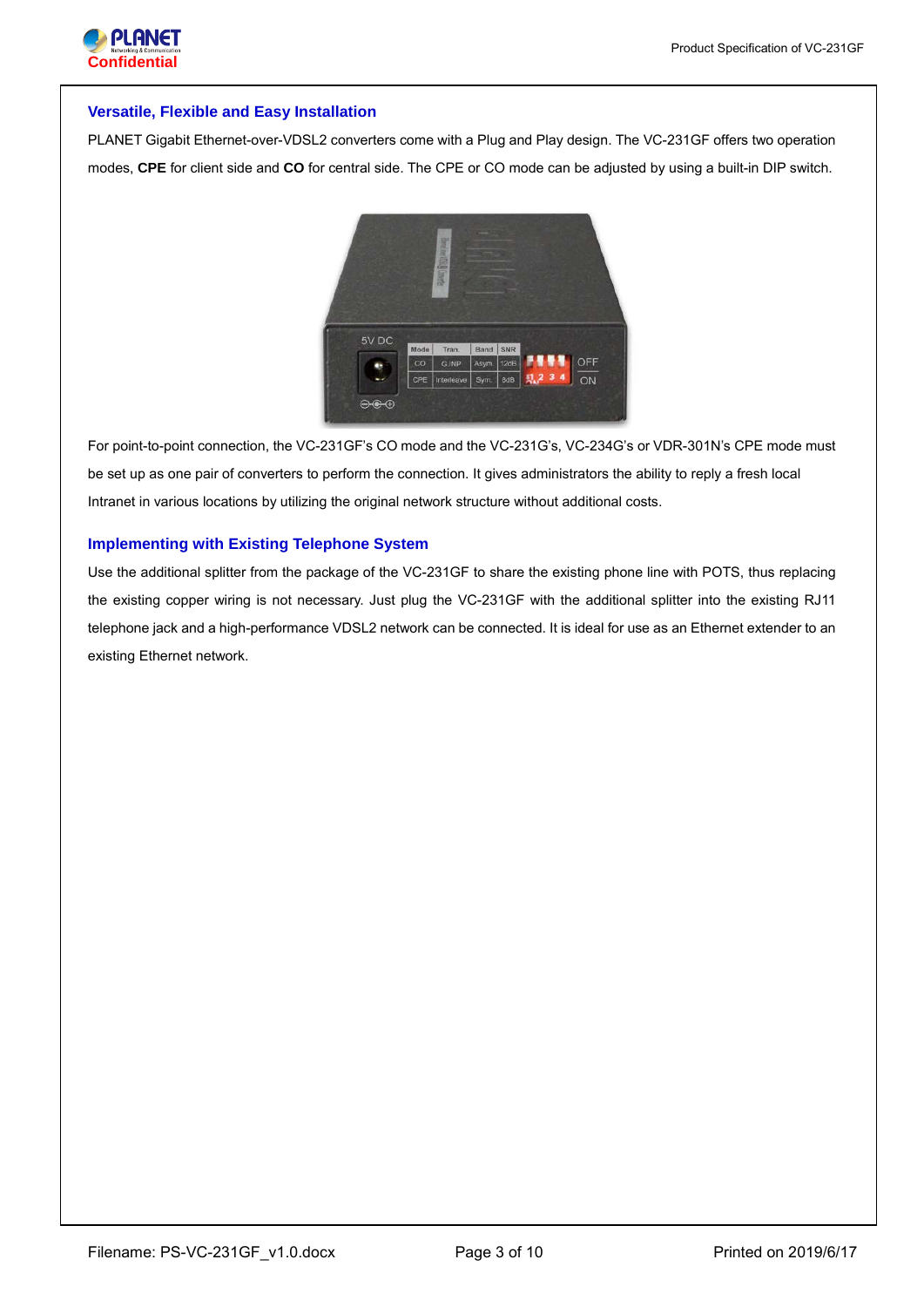

# **2. PRODUCT FEATURES**

#### **Physical Ports**

- One 1000BASE-X SFP interface
- One RJ11 connector for xDSL port with VDSL2 connection

#### **VDSL2 Features**

- VDSL2 stand-alone transceiver for simple bridge modem application
- Cost-effective bridge function to connect two Ethernet LANs
- Up to 150/150Mbps bandwidth (in G.INP, Sym, 8dB mode)
- Voice and data communication can be shared simultaneously based on the existing telephone wire with distance up to 1.4km
- ITU-T G.993.2 VDSL2 standard
- ITU-T G.993.5 G.Vectoring and G.INP
- DMT-based coding technology
- CO/CPE mode selectable via DIP switch
- Selectable target band plan (symmetric and asymmetric) and SNR margin
- Supports IEEE 802.1Q VLAN tag transparency

#### **Hardware and Installation**

- Compact size, wall-mountable design; ideal solution for space-limited locations
- Advantage of minimum installation time (Simply by Plug and Play)
- Metal case, good for heat sinking
- Supports extensive LED indicators for network diagnosis
- Additional POTS splitter to share voice and data
- Supports 6KV DC Ethernet ESD protection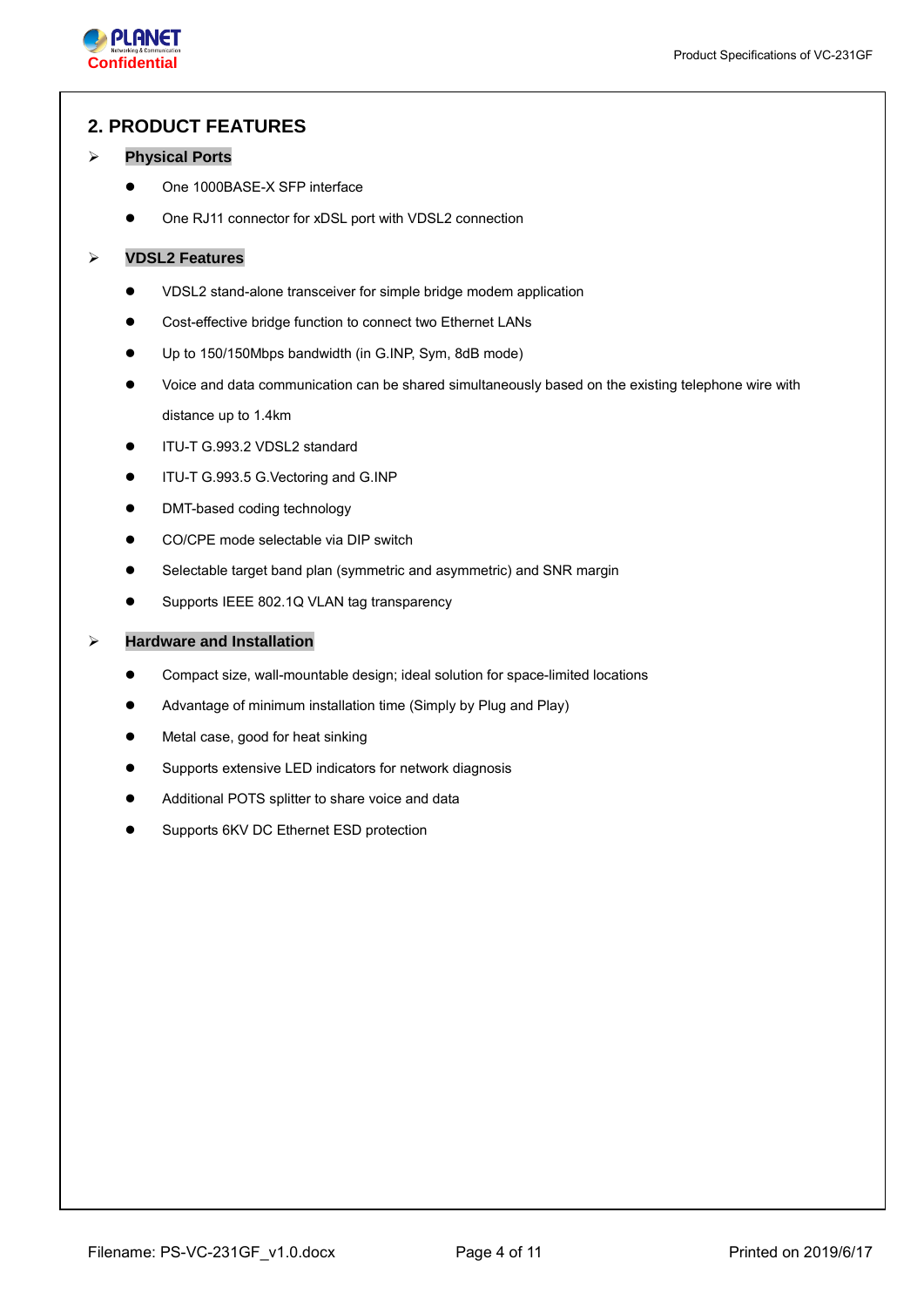

# **3. PRODUCT SPECIFICATIONS**

# **3.1 MAIN COMPONENTS**

| <b>VDSL Analog Chip</b>      | Metanoia MT5311GB | x 1 |
|------------------------------|-------------------|-----|
| <b>Gigabit Ethernet Chip</b> | Qualcomm QCA8337N | x 1 |

# **3.2 FUNCTIONAL SPECIFICATIONS**

| <b>Product</b>                        | <b>VC-231GF</b>                                                                                                                                                                                              |
|---------------------------------------|--------------------------------------------------------------------------------------------------------------------------------------------------------------------------------------------------------------|
| <b>Hardware Specifications</b>        |                                                                                                                                                                                                              |
| <b>LAN Port</b>                       | 1 1000BASE-SX/LX SFP interface                                                                                                                                                                               |
| <b>VDSL Port</b>                      | 1 VDSL2 RJ11 female phone jack<br>Twisted-pair telephone wires (AWG-24 or better) up to 1.4km                                                                                                                |
| <b>Phone Port</b>                     | Additional splitter for POTS connection                                                                                                                                                                      |
| <b>DIP Switch &amp; Functionality</b> | 4-position DIP switch<br>CO or CPF mode selectable<br>$\bullet$<br>Selectable G.INP and interleaved mode<br>$\bullet$<br>Selectable target band plan<br>$\bullet$<br>Selectable target SNR mode<br>$\bullet$ |
| <b>LED Indicators</b>                 | 1 Power: Green<br>1 1000BASE-SX/LX LNK/ACT: Green<br>1 VDSL: Green<br>1 CO: Green<br>1 CPE: Green                                                                                                            |
| <b>ESD Protection</b>                 | 6KV DC                                                                                                                                                                                                       |
| <b>Enclosure</b>                      | Metal                                                                                                                                                                                                        |
| <b>Installation</b>                   | Wall mount or DIN rail with optional kit                                                                                                                                                                     |
| Dimensions (W x D x H)                | 97 x 70 x 26 mm                                                                                                                                                                                              |
| Weight                                | 188g                                                                                                                                                                                                         |
| <b>Power Requirements</b>             | DC 5V, 2A external power                                                                                                                                                                                     |
| <b>Power Consumption</b>              | 4.3 watts/14BTU (maximum)                                                                                                                                                                                    |
| <b>Switch Specifications</b>          |                                                                                                                                                                                                              |
| <b>Switch Processing Scheme</b>       | Store-and-Forward                                                                                                                                                                                            |
| <b>Address Table</b>                  | 2K entries                                                                                                                                                                                                   |
| <b>Flow Control</b>                   | Back pressure for half duplex<br>IEEE 802.3x pause frame for full duplex                                                                                                                                     |
| <b>Maximum Packet Size</b>            | 1522bytes                                                                                                                                                                                                    |
| <b>System Specifications</b>          |                                                                                                                                                                                                              |
| <b>VDSL Compliance</b>                | <b>VDSL-DMT</b><br>ITU-T G.993.1 VDSL<br>■<br><b>ITU-T G.997.1</b><br>■<br>ITU-T G.993.2 VDSL2 (Profile 17a/30a support)<br>■                                                                                |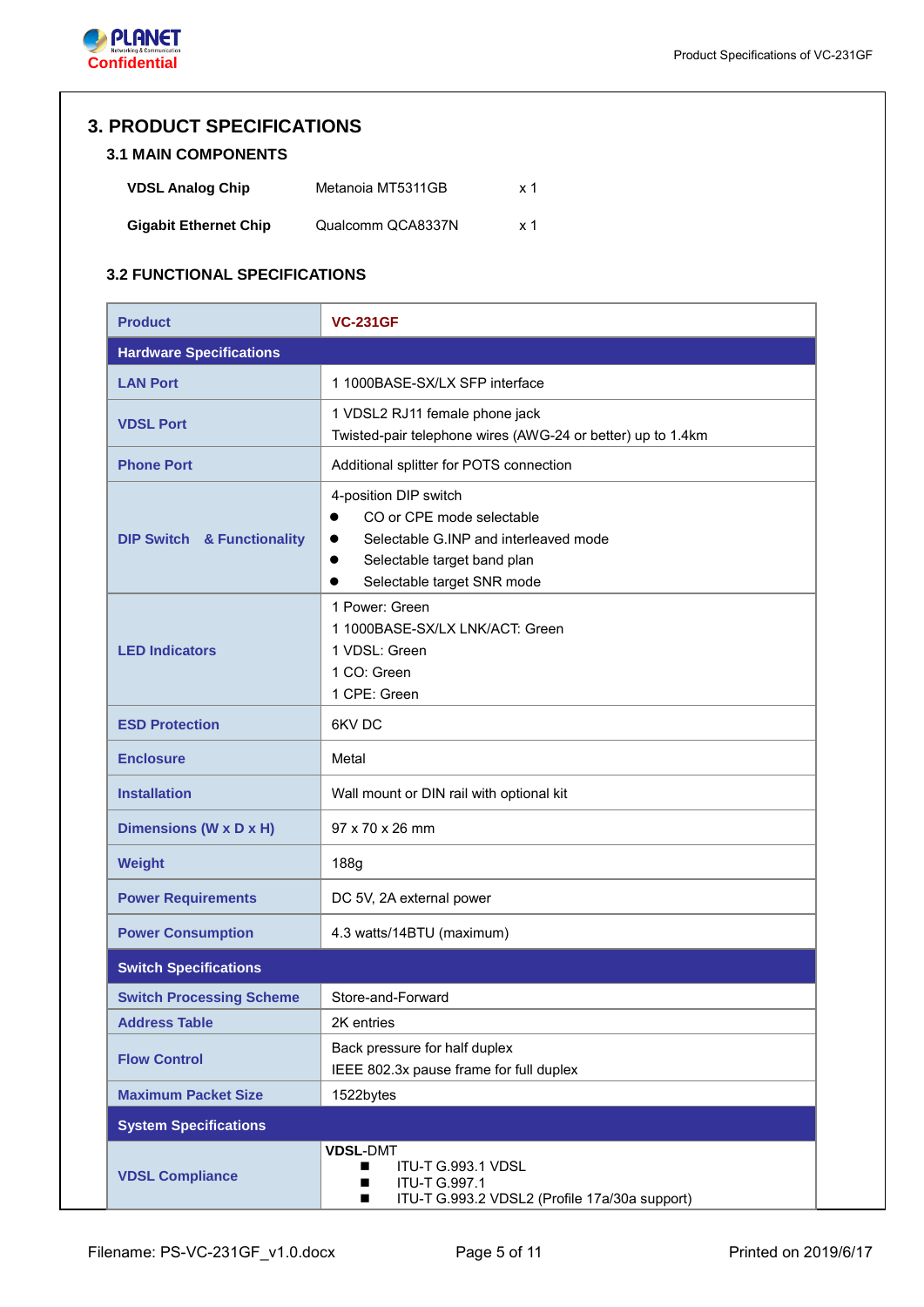

|                                       | ITU-T G.993.5 G.Vectoring<br>■<br><b>ITU-T G.998</b><br>∎<br>G.INP<br>■                                                                                                                                                                                                                                                                                                                                                                                                                                                                                                                                                                                                                                                                                                                                                                                                                      |                                                                                                                                                                                                                                                                                                                                                                                                                                                                                                                                                                                                                                                                                                                                                                                                                                                                                         |
|---------------------------------------|----------------------------------------------------------------------------------------------------------------------------------------------------------------------------------------------------------------------------------------------------------------------------------------------------------------------------------------------------------------------------------------------------------------------------------------------------------------------------------------------------------------------------------------------------------------------------------------------------------------------------------------------------------------------------------------------------------------------------------------------------------------------------------------------------------------------------------------------------------------------------------------------|-----------------------------------------------------------------------------------------------------------------------------------------------------------------------------------------------------------------------------------------------------------------------------------------------------------------------------------------------------------------------------------------------------------------------------------------------------------------------------------------------------------------------------------------------------------------------------------------------------------------------------------------------------------------------------------------------------------------------------------------------------------------------------------------------------------------------------------------------------------------------------------------|
| <b>ADSL Compliance</b>                | Capable of ADSL2/2+ standard<br>ITU G.992.3 G.dmt.bis<br>■<br>ITU G.992.5 G.dmt.bisplus<br>■<br>Data Rate: Up to 24Mbps                                                                                                                                                                                                                                                                                                                                                                                                                                                                                                                                                                                                                                                                                                                                                                      |                                                                                                                                                                                                                                                                                                                                                                                                                                                                                                                                                                                                                                                                                                                                                                                                                                                                                         |
| Performance*<br>(Downstream/Upstream) | Interleave, Asym, 8dB<br>200M ----> 190Mbps/87Mbps<br>400M ----> 161Mbps/60Mbps<br>600M ----> 118Mbps/36Mbps<br>800M ----> 59Mbps/24Mbps<br>1000M --> 47Mbps/7Mbps<br>1200M--> 39Mbps/4Mbps<br>1400M --> 25Mbps/4Mbps<br>Interleave, Sym, 8dB<br>200M ----> 147Mbps/139Mbps<br>400M ----> 112Mbps/110Mbps<br>600M ----> 75Mbps/73Mbps<br>800M ----> 44Mbps/44Mbps<br>1000M --> 26Mbps/25Mbps<br>1200M--> 24Mbps/13Mbps<br>1400M --> 20Mbps/9Mbps<br>G.INP, Asym, 8dB<br>200M ----> 197Mbps/101Mbps<br>400M ----> 168Mbps/65Mbps<br>600M ----> 109Mbps/34Mbps<br>800M ----> 65Mbps/20Mbps<br>1000M --> 53Mbps/7Mbps<br>1200M--> 44Mbps/4Mbps<br>1400M --> 28Mbps/4Mbps<br>G.INP, Sym, 8dB<br>200M ----> 150Mbps/150Mbps<br>400M ----> 117Mbps/117Mbps<br>600M ----> 77Mbps/77Mbps<br>800M ----> 43Mbps/43Mbps<br>1000M --> 29Mbps/28Mbps<br>1200M--> 27Mbps/15Mbps<br>1400M --> 22Mbps/10Mbps | Interleave, Asym, 12dB<br>200M ----> 178Mbps/84Mbps<br>400M ----> 143Mbps/53Mbps<br>600M ----> 99Mbps/32Mbps<br>800M ----> 48Mbps/22Mbps<br>1000M --> 41Mbps/5Mbps<br>1200M--> 33Mbps/3Mbps<br>1400M --> 23Mbps/3Mbps<br>Interleave, Sym, 12dB<br>200M ----> 135Mbps/127Mbps<br>400M ----> 96Mbps/96Mbps<br>600M ----> 61Mbps/59Mbps<br>800M ----> 40Mbps/40Mbps<br>1000M --> 23Mbps/18Mbps<br>1200M--> 22Mbps/9Mbps<br>1400M --> 16Mbps/7Mbps<br>G.INP, Asym, 12dB<br>200M ----> 185Mbps/89Mbps<br>400M ----> 148Mbps/54Mbps<br>600M ----> 95Mbps/32Mbps<br>800M ----> 58Mbps/14Mbps<br>1000M --> 46Mbps/6Mbps<br>1200M--> 37Mbps/3Mbps<br>1400M --> 25Mbps/3Mbps<br>G.INP, Sym, 12dB<br>200M ----> 140Mbps/140Mbps<br>400M ----> 97Mbps/97Mbps<br>600M ----> 60Mbps/60Mbps<br>800M ----> 35Mbps/35Mbps<br>1000M --> 26Mbps/21Mbps<br>1200M--> 25Mbps/11Mbps<br>1400M --> 18Mbps/8Mbps |
| <b>Standards Conformance</b>          |                                                                                                                                                                                                                                                                                                                                                                                                                                                                                                                                                                                                                                                                                                                                                                                                                                                                                              |                                                                                                                                                                                                                                                                                                                                                                                                                                                                                                                                                                                                                                                                                                                                                                                                                                                                                         |
| <b>Standards Compliance</b>           | IEEE 802.3z Gigabit SX/LX<br>IEEE 802.3x Full-duplex flow control<br>IEEE 802.1p Class of Service<br>ITU-T G.993.1 VDSL<br><b>ITU-T G.997.1</b><br>ITU-T G.993.2 VDSL2 (Profile 17a/30a support)<br>ITU-T G.993.5 G.Vectoring & G.INP<br>ITU-T G.998                                                                                                                                                                                                                                                                                                                                                                                                                                                                                                                                                                                                                                         |                                                                                                                                                                                                                                                                                                                                                                                                                                                                                                                                                                                                                                                                                                                                                                                                                                                                                         |
| <b>xDSL Compatibility</b>             |                                                                                                                                                                                                                                                                                                                                                                                                                                                                                                                                                                                                                                                                                                                                                                                                                                                                                              |                                                                                                                                                                                                                                                                                                                                                                                                                                                                                                                                                                                                                                                                                                                                                                                                                                                                                         |
| <b>VDSL2</b>                          | <b>VC-231G</b><br><b>VC-231GP</b>                                                                                                                                                                                                                                                                                                                                                                                                                                                                                                                                                                                                                                                                                                                                                                                                                                                            |                                                                                                                                                                                                                                                                                                                                                                                                                                                                                                                                                                                                                                                                                                                                                                                                                                                                                         |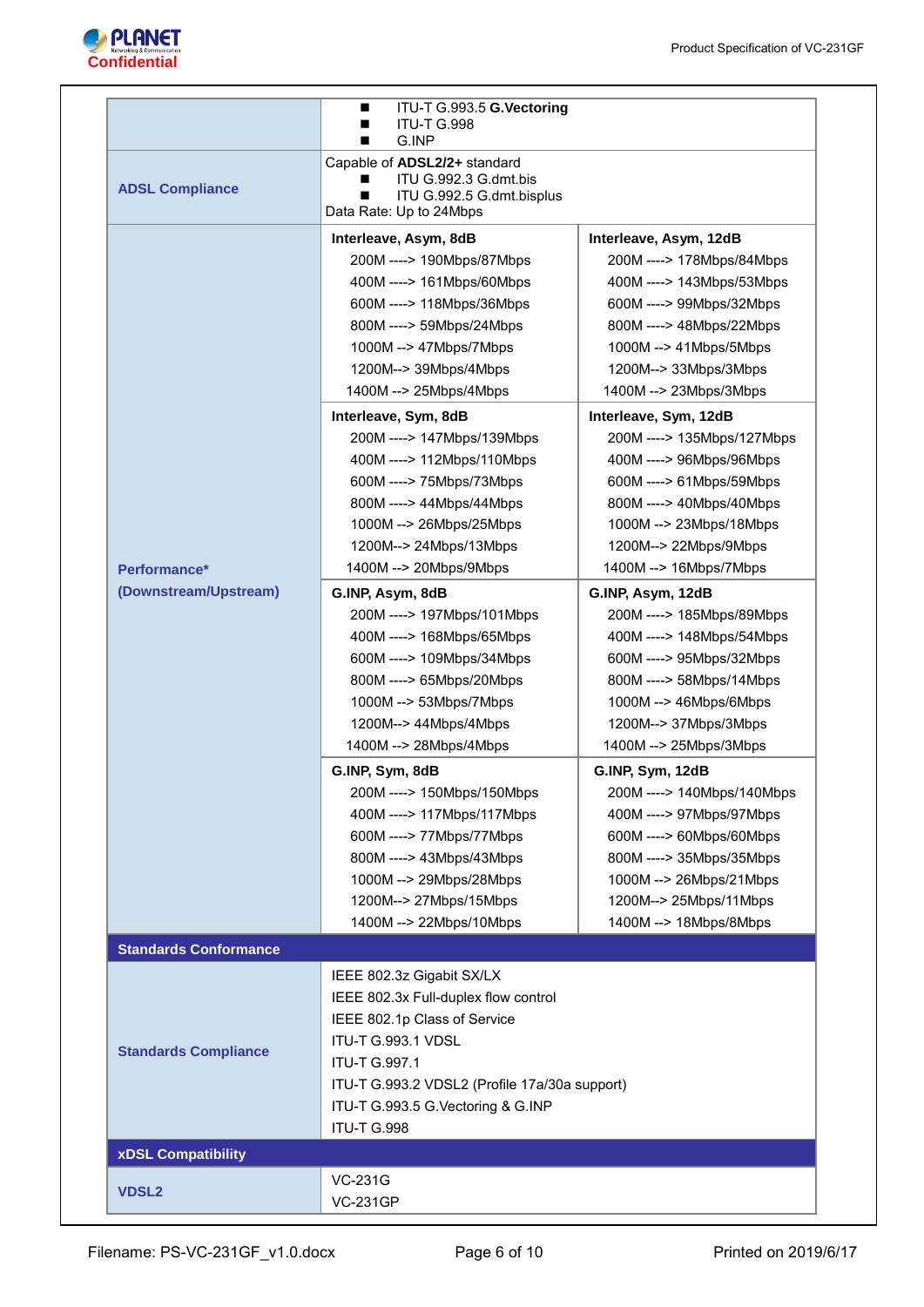

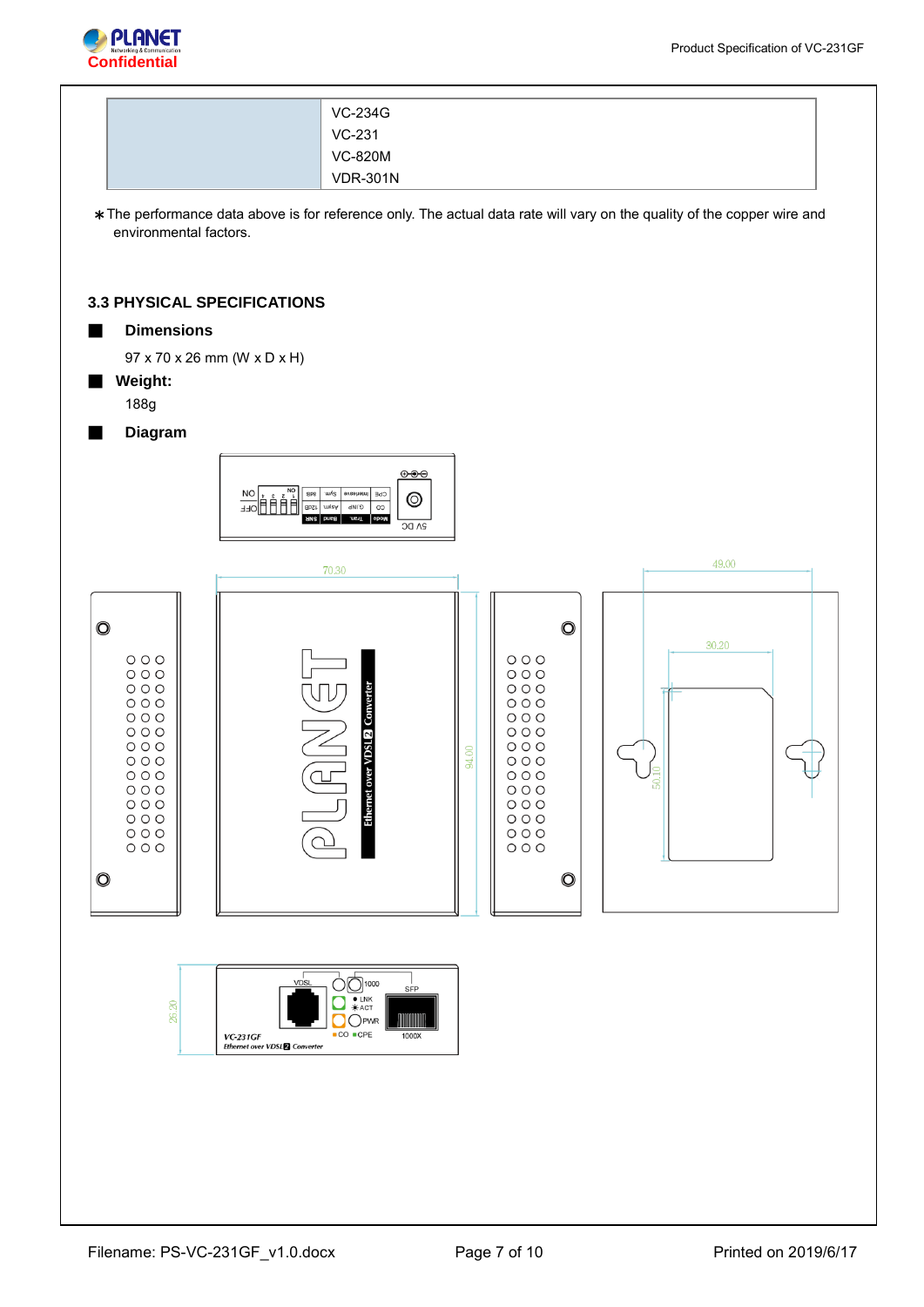

# ■ **Front View**

| <b>VDSL</b>                                                        | 1000                                                         | <b>SFP</b> |
|--------------------------------------------------------------------|--------------------------------------------------------------|------------|
|                                                                    | $\bullet$ LNK<br><b><math>*</math> ACT</b><br><b>PWR</b>     |            |
| <b>VC-231GF</b><br><b>Ethernet over VDSL<sup>2</sup> Converter</b> | $\textcolor{red}{\bullet}$ CO $\textcolor{red}{\bullet}$ CPE | 1000X      |

# ■ **LED Indicators**

# **System**

| <b>LED</b> | Color        |     | <b>Function</b>                           |
|------------|--------------|-----|-------------------------------------------|
| <b>PWR</b> | <b>Green</b> | Lit | Indicates that the VC-231GF has power.    |
|            |              | Off | Indicates that the VC-231GF has no power. |

#### **VDSL**   $\blacktriangleright$

| <b>LED</b>  | <b>Color</b>                      | <b>Function</b>   |                                                                        |  |
|-------------|-----------------------------------|-------------------|------------------------------------------------------------------------|--|
|             |                                   | Lit               | Indicates that the VDSL link is established.                           |  |
| <b>VDSL</b> | <b>Fast Blink</b><br><b>Green</b> |                   | Indicates that the VDSL link is at training status (about 30 seconds). |  |
|             |                                   | <b>Slow Blink</b> | Indicates that the VDSL link is at idle status.                        |  |
| <b>CO</b>   | <b>Green</b>                      | Lit               | Indicates the VDSL2 Bridge is running in CO mode.                      |  |
| <b>CPE</b>  | Green                             | Lit               | Indicates the VDSL2 Bridge is running in CPE mode.                     |  |

#### **1000BASE-X SFP Port**  $\blacktriangleright$

| .ED                                  | Color |            | <b>Function</b>                                                                                       |  |  |  |
|--------------------------------------|-------|------------|-------------------------------------------------------------------------------------------------------|--|--|--|
|                                      |       | Lit        | Indicates that the port is operating at <b>1000Mbps</b> .                                             |  |  |  |
| <b>Blink</b><br>1000<br><b>Green</b> |       |            | Indicates that the VC-231GF actively sending or receiving data over<br>that port at <b>1000Mbps</b> . |  |  |  |
|                                      |       | <b>Off</b> | Indicates that the port is link down.                                                                 |  |  |  |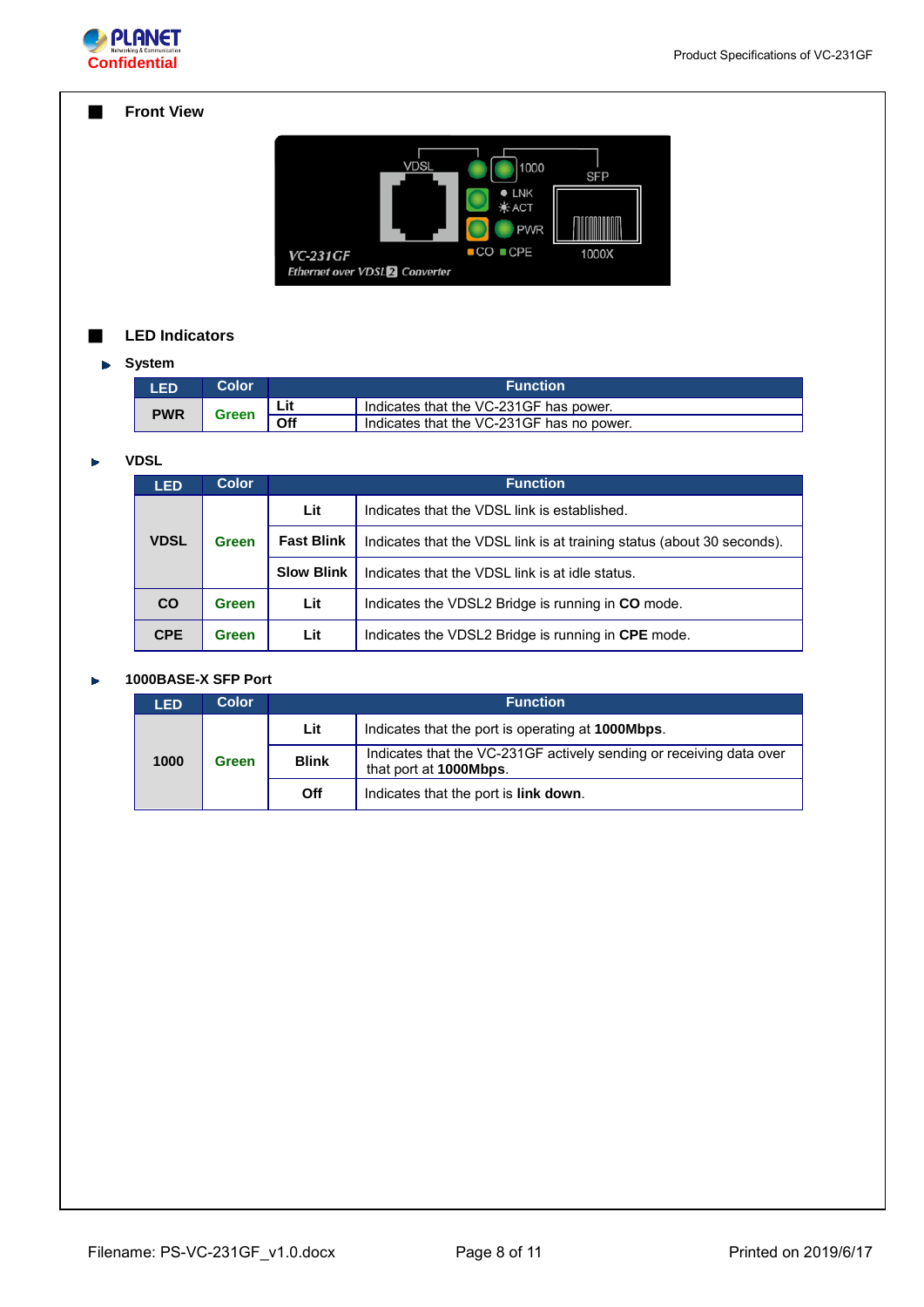

#### ■ **Rear View**

| 5V DC                      | <b>Mode</b> | Tran.      | <b>Band</b> | <b>SNR</b> |                     |                |   |   |            |
|----------------------------|-------------|------------|-------------|------------|---------------------|----------------|---|---|------------|
|                            | CO          | G.INP      | Asym.       | 12dB       |                     |                |   |   | <b>OFF</b> |
| $\rightarrow$              | CPE         | Interleave | Sym.        | 8dB        | $\mathbf{I}_{ON}^1$ | $\overline{2}$ | 3 | 4 | ON         |
| $\Theta \mathbf{C} \Theta$ |             |            |             |            |                     |                |   |   |            |

### ■ **DIP Switch Setting**

|                     | <b>DIP-1</b> | $DIP-2$           | $DIP-3$             | $DIP-4$           |
|---------------------|--------------|-------------------|---------------------|-------------------|
|                     | Mode         | Transmission      | <b>Band Profile</b> | <b>SNR Margin</b> |
| <b>OFF</b>          | CO           | G.INP             | Asymmetric          | 12dB              |
| <b>ON (default)</b> | <b>CPE</b>   | <b>Interleave</b> | <b>Symmetric</b>    | 8dB               |

# **3.4 ENVIRONMENTAL SPECIFICATIONS**

# **Operating:**

**Temperature:** 0°C ~ 50 degrees C

**Relative Humidity:** 5% ~ 95% (non-condensing)

# **Storage:**

**Temperature:** -10°C ~ 70 degrees C

**Relative Humidity:** 5% ~ 95% (non-condensing)

# **3.5 ELECTRICAL SPECIFICATION**

| <b>Power Requirement:</b>                            |            | DC 5V, 2A external power adapter |                  |  |
|------------------------------------------------------|------------|----------------------------------|------------------|--|
| <b>Input Voltage:</b>                                |            | 110V<br>220V                     |                  |  |
| <b>Power Consumption</b><br>CO<br>(System on):       |            | 2.4 watts/8.1BTU                 | 2.6 watts/8.8BTU |  |
|                                                      | <b>CPE</b> | 2.6 watts/8.8BTU                 | 2.7 watts/9.2BTU |  |
| <b>Power Consumption</b><br>(Ethernet Full Loading): | <b>CO</b>  | 4 watts/13BTU                    | 4.1 watts/13/BTU |  |
|                                                      | <b>CPE</b> | 4.1 watts/13/BTU                 | 4.3 watts/14BTU  |  |

# **3.6 REGULATORY COMPLIANCE**

FCC Part 15B Class A, CE

# **3.7 RELIABILITY**

MTBF > 50,000Hrs @25 degrees C